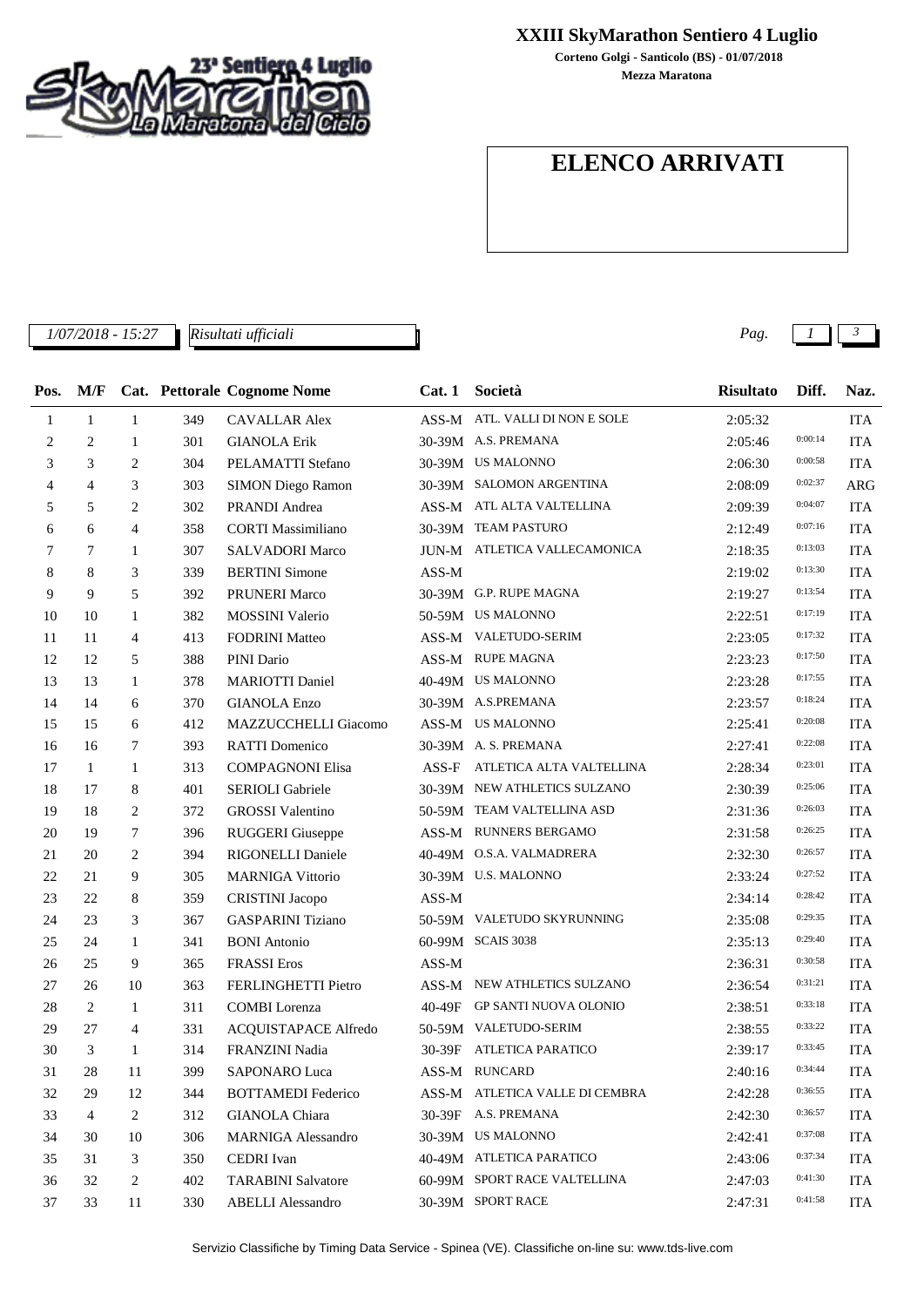## *1/07/2018 - 15:27 Pag. 2 3*

*Risultati ufficiali*

| Pos.     | M/F |                |     | Cat. Pettorale Cognome Nome                    | Cat.1  | Società                                    | <b>Risultato</b> | Diff.              | Naz.       |
|----------|-----|----------------|-----|------------------------------------------------|--------|--------------------------------------------|------------------|--------------------|------------|
| 38       | 34  | 5              | 407 | <b>VEZZOLI</b> Alberto                         |        | 50-59M ASV GOSSENSASS                      | 2:47:38          | 0:42:05            | <b>ITA</b> |
| 39       | 35  | 6              | 337 | <b>BERETTA Emanuele</b>                        |        | 50-59M MEDI RUN CUS BERGAMO                | 2:48:06          | 0:42:33            | <b>ITA</b> |
| 40       | 36  | 12             | 371 | <b>GROSSI Paolo</b>                            |        | 30-39M VALETUDO-SERIM                      | 2:49:46          | 0:44:14            | <b>ITA</b> |
| 41       | 5   | 2              | 329 | ZUCCOLLO Federica                              | ASS-F  | ASD SPORTRACE                              | 2:50:26          | 0:44:54            | <b>ITA</b> |
| 42       | 6   | 3              | 328 | ZANOTTI Giulia                                 | ASS-F  |                                            | 2:51:21          | 0:45:49            | <b>ITA</b> |
| 43       | 7   | 2              | 324 | PALFRADER Sarah                                |        | 40-49F ATL. ALTA VALTELLINA                | 2:52:01          | 0:46:28            | <b>ITA</b> |
| 44       | 37  | 7              | 340 | <b>BONASSI Alberto</b>                         |        | 50-59M US LA SPORTIVA                      | 2:56:33          | 0:51:00            | <b>ITA</b> |
| 45       | 38  | $\overline{4}$ | 403 | <b>TOSANA Pierangelo</b>                       |        | 40-49M US MALONNO                          | 2:57:19          | 0:51:47            | <b>ITA</b> |
| 46       | 39  | 8              | 335 | <b>BELTRACCHI Diego</b>                        | 50-59M |                                            | 2:58:59          | 0:53:27            | <b>ITA</b> |
| 47       | 40  | 3              | 380 | MOLENDI Gianbattista                           |        | 60-99M ATLETICA PARATICO                   | 2:59:56          | 0:54:23            | <b>ITA</b> |
| 48       | 41  | 5              | 408 | ZAINA Gianluca                                 |        | 40-49M U.S. MALONNO                        | 3:04:08          | 0:58:35            | <b>ITA</b> |
| 49       | 42  | 9              | 377 | <b>MARCHETTI Fausto</b>                        |        | 50-59M NEW ATHLETICS SULZANO               | 3:04:29          | 0:58:57            | <b>ITA</b> |
| 50       | 43  | 13             | 348 | <b>CASTOLDI</b> Paolo                          | 30-39M |                                            | 3:04:38          | 0:59:06            | <b>ITA</b> |
| 51       | 44  | 13             | 387 | PEDROTTI Luca                                  |        | ASS-M ADAMELLO SKI TEAM                    | 3:05:53          | 1:00:20            | <b>ITA</b> |
| 52       | 45  | 14             | 346 | <b>CADENAZZI Mattia</b>                        |        | 30-39M ATLETICA ALTO LARIO                 | 3:06:37          | 1:01:04            | <b>ITA</b> |
| 53       | 46  | 6              | 356 | <b>CORAINI</b> Alessandro                      |        | 40-49M G.P.GARGAGNAGO                      | 3:08:50          | 1:03:17            | <b>ITA</b> |
| 54       | 47  | 15             | 383 | <b>NEGRI Fabio</b>                             | 30-39M |                                            | 3:11:04          | 1:05:32            | <b>ITA</b> |
| 55       | 8   | 1              | 316 | CAMANINI Lelia Maria                           |        | 50-59F ATLETICA REBO GUSSAGO               | 3:11:09          | 1:05:36            | <b>ITA</b> |
| 56       | 48  | 7              | 369 | <b>GIACCONE Edoardo</b>                        |        | 40-49M WASABI TRAILERS - IN MOTUS ASD      | 3:11:16          | 1:05:44            | <b>ITA</b> |
| 57       | 49  | 16             | 375 | <b>LOCATI</b> Alessandro                       |        | 30-39M CORRINTEAM                          | 3:12:38          | 1:07:05            | <b>ITA</b> |
| 58       | 50  | 8              | 385 | PAROLARI Roberto                               |        | 40-49M NUOVA VIRTUS CREMA                  | 3:12:57          | 1:07:25            | <b>ITA</b> |
| 59       | 9   | 3              | 320 | <b>GUERINI</b> Monica                          |        | 30-39F ATLETICA FRANCIACORTA               | 3:13:01          | 1:07:28            | <b>ITA</b> |
| 60       | 51  | 9              | 332 | <b>ANDREOLI Gualtiero</b>                      |        | 40-49M ATLETICA FRANCIACORTA               | 3:14:40          | 1:09:07            | <b>ITA</b> |
| 61       | 52  | 17             | 368 | <b>GAVERINI</b> Cristian                       |        | 30-39M POL. COMUNALE DI ENDINE GAIANO      | 3:16:36          | 1:11:04            | <b>ITA</b> |
| 62       | 53  | 10             | 384 | <b>NONELLI Silvano</b>                         |        | 50-59M US MALONNO ASD                      | 3:17:28          | 1:11:55            | <b>ITA</b> |
|          | 54  | $\overline{4}$ |     |                                                |        | 60-99M U.S. LA SPORTIVA                    |                  | 1:13:23            | <b>ITA</b> |
| 63<br>64 |     |                | 373 | <b>GUERINI</b> Amadio<br><b>SCHULTZ Melody</b> | 40-49F |                                            | 3:18:55          | 1:15:56            | <b>RSA</b> |
|          | 10  | 3              | 326 |                                                |        |                                            | 3:21:29          | 1:16:31            |            |
| 65       | 55  | 11             | 398 | SANZANI Andrea                                 |        | 50-59M VP GROUP                            | 3:22:04          | 1:18:06            | <b>ITA</b> |
| 66       | 56  | 10             | 353 | <b>COLOMBO</b> Matteo                          | 40-49M | 30-39F NEW ATHLETICS SULZANO               | 3:23:38          | 1:20:17            | <b>ITA</b> |
| 67       | 11  | $\overline{4}$ | 323 | <b>MONELLA</b> Giovanna                        |        |                                            | 3:25:49          | 1:20:42            | <b>ITA</b> |
| 68       | 57  | 11             | 355 | <b>CONTI Alessandro</b>                        |        | 40-49M RUN CARD                            | 3:26:15          | 1:22:34            | <b>ITA</b> |
| 69       | 58  | 12             | 364 | <b>FOLCIO</b> Franco                           |        | 40-49M ATLETICA LAGO DEL SEGRINO           | 3:28:07          | 1:25:46            | <b>ITA</b> |
| 70       | 59  | 13             | 376 | <b>MANELLA Gianfranco</b>                      |        | 40-49M CORRINTIME                          | 3:31:19          |                    | <b>ITA</b> |
| 71       | 60  | 12             | 360 | DENTI POMPIANI Mario                           | 50-59M |                                            | 3:35:01          | 1:29:29<br>1:30:13 | <b>ITA</b> |
| 72       | 61  | 13             | 400 | <b>SCARAVELLA Stefano</b>                      |        | 50-59M MARATHON CREMONA                    | 3:35:46          | 1:33:46            | <b>ITA</b> |
| 73       | 62  | 14             | 357 | <b>CORTESI Franco</b>                          |        | 50-59M ELLE ERRE ASD                       | 3:39:19          |                    | ITA        |
| 74       | 12  | 5              | 325 | PONA Francesca                                 |        | 30-39F NEW ATHLETICS SULZANO               | 3:43:26          | 1:37:54            | <b>ITA</b> |
| 75       | 63  | 14             | 334 | <b>BARUCCO</b> Davide                          |        | 40-49M ATLETICA FRANCIACORTA               | 3:44:37          | 1:39:05            | <b>ITA</b> |
| 76       | 64  | 18             | 404 | <b>TRAPLETTI</b> Ermete                        |        | 30-39M POL. COMUNALE DI ENDINE GAIANO      | 3:47:41          | 1:42:09            | <b>ITA</b> |
| 77       | 65  | 15             | 381 | <b>MORANDI Silvano</b>                         |        | 40-49M BS773 - SPORT FITNESS & CO. SRL SSD | 3:48:55          | 1:43:23            | <b>ITA</b> |
| 78       | 66  | 5              | 361 | <b>FACCHINETTI Claudio</b>                     |        | 60-99M RUNCARD                             | 3:49:12          | 1:43:40            | <b>ITA</b> |
| 79       | 67  | 16             | 390 | POLATO Matteo                                  |        | 40-49M RUNCARD                             | 3:49:12          | 1:43:40            | <b>ITA</b> |
| 80       | 68  | 17             | 354 | <b>COMINCIOLI Alex</b>                         |        | 40-49M U.S. MALONNO                        | 3:52:44          | 1:47:11            | <b>ITA</b> |
| 81       | 69  | 18             | 406 | <b>VEZZOLI</b> Diego                           |        | 40-49M RUNCARD                             | 3:52:59          | 1:47:27            | <b>ITA</b> |
| 82       | 13  | 4              | 317 | DELL'UTRI Marcella                             |        | 40-49F KINOMANA                            | 4:01:56          | 1:56:23            | <b>ITA</b> |
| 83       | 70  | 15             | 343 | <b>BORGOGNONI Michele</b>                      |        | 50-59M ATLETICA BRESCIA MARATHON           | 4:03:26          | 1:57:53            | <b>ITA</b> |
| 84       | 71  | 19             | 397 | SALVADORI Graziano                             |        | 40-49M SSD BAGOLINO                        | 4:06:48          | 2:01:16            | <b>ITA</b> |
| 85       | 72  | 19             | 411 | ZOCCOLI Alberto                                | 30-39M |                                            | 4:09:26          | 2:03:54            | ITA        |
| 86       | 14  | 2              | 315 | ALBERTINI Patrizia                             |        | 50-59F MUD & SNOW                          | 4:11:14          | 2:05:42            | <b>ITA</b> |
| 87       | 73  | 6              | 347 | CAPITANIO Edoardo                              |        | 60-99M GS MARINELLI                        | 4:13:45          | 2:08:13            | <b>ITA</b> |
| 88       | 74  | 20             | 379 | <b>MERONI</b> Alberto                          |        | 40-49M ALTITUDERACE                        | 4:20:05          | 2:14:33            | <b>ITA</b> |